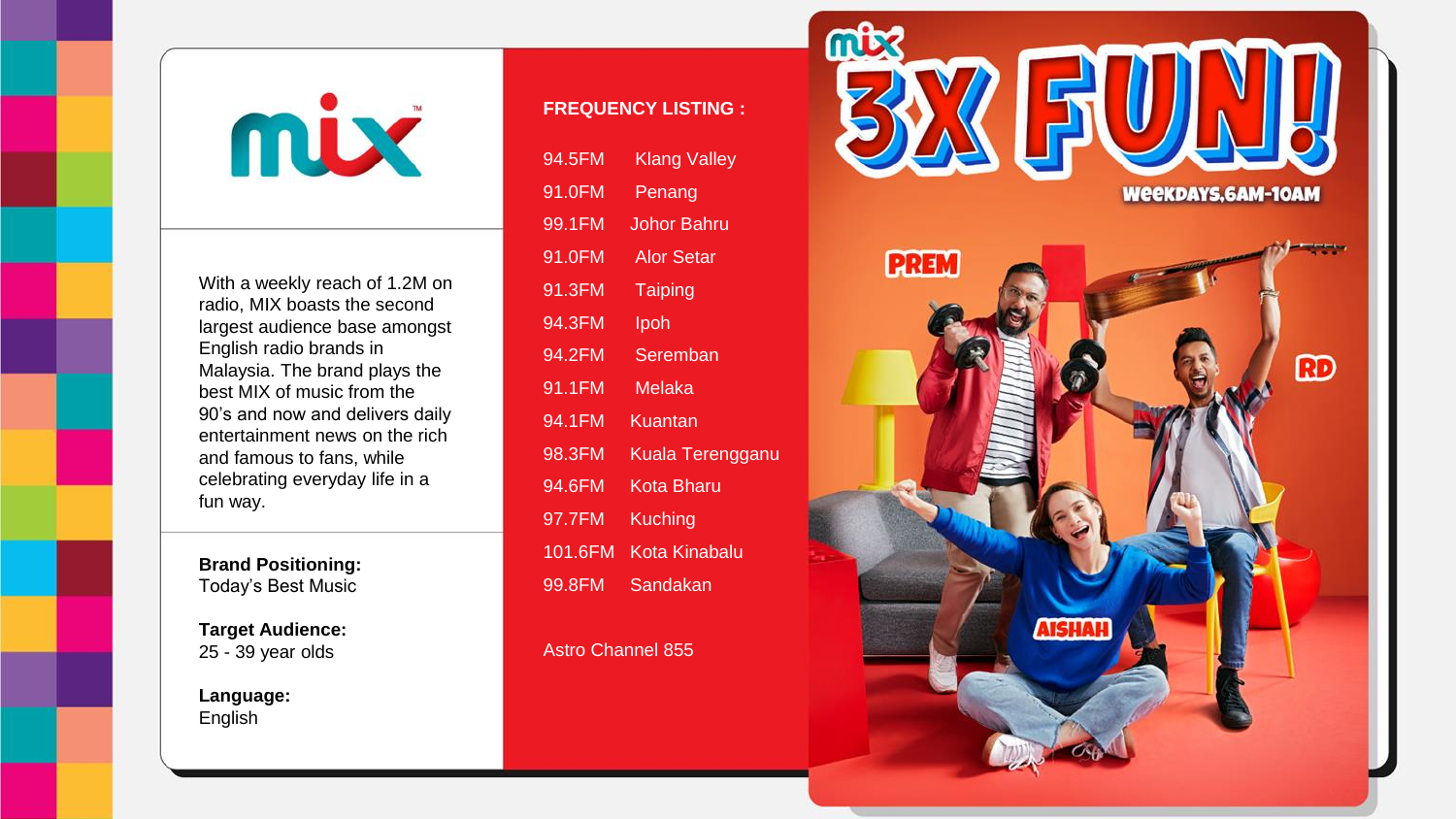





podcaster, Hafiz has been a retail world while still football club fan.

PREM, his lifelong mission is to be KL's first superhero, Supremo. bringing laughter to The MIX Breakfast with Aishah and Rod. Not many would know that Prem started his career in the music and entertainment industry as a member of a hip hop crew. He even had a stint with the HITZ cruisers before entering the world of radio announcing.

mix

GUIBO, has been known for keeping Malaysians entertained in the mornings and evenings for over a decade. Pulling in star power during interviews with Hollywood stars and international artists. Guibo has also recently discovered an entrepreneurial side to his RD, culinary-trained turned radio host, RD is versatile and has hosted a variety of shows. RD is still an avid foodie and chef while taking on the entertainment world.



ASHLEY, has appeared in many TV commercials and hosted on TV and live events. Ashley spent 2 years producing and hosting her own radio show, bringing indie bands to the forefront & exposing audiences to a wider range of music. Performing Arts is her passion; singing and dancing her way through life in a bunch of fun musicals.